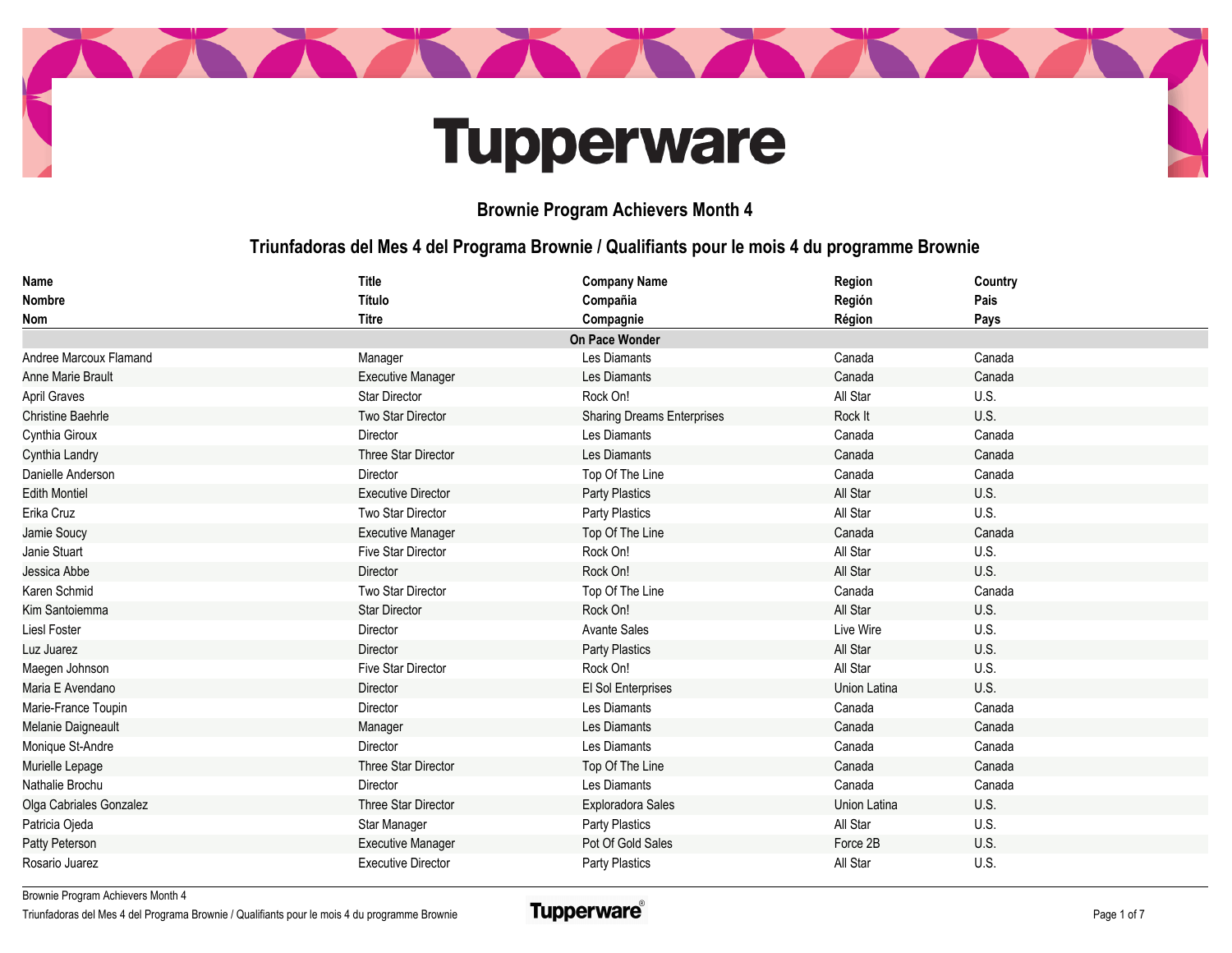| Name                     | Title        | <b>Company Name</b> | Region | Country |  |
|--------------------------|--------------|---------------------|--------|---------|--|
| Nombre                   | Título       | Compañia            | Región | Pais    |  |
| Nom                      | <b>Titre</b> | Compagnie           | Région | Pavs    |  |
| On Pace Wonder           |              |                     |        |         |  |
| <b>Whittley Gauvreau</b> | Director     | Power Of One        | Canada | Canada  |  |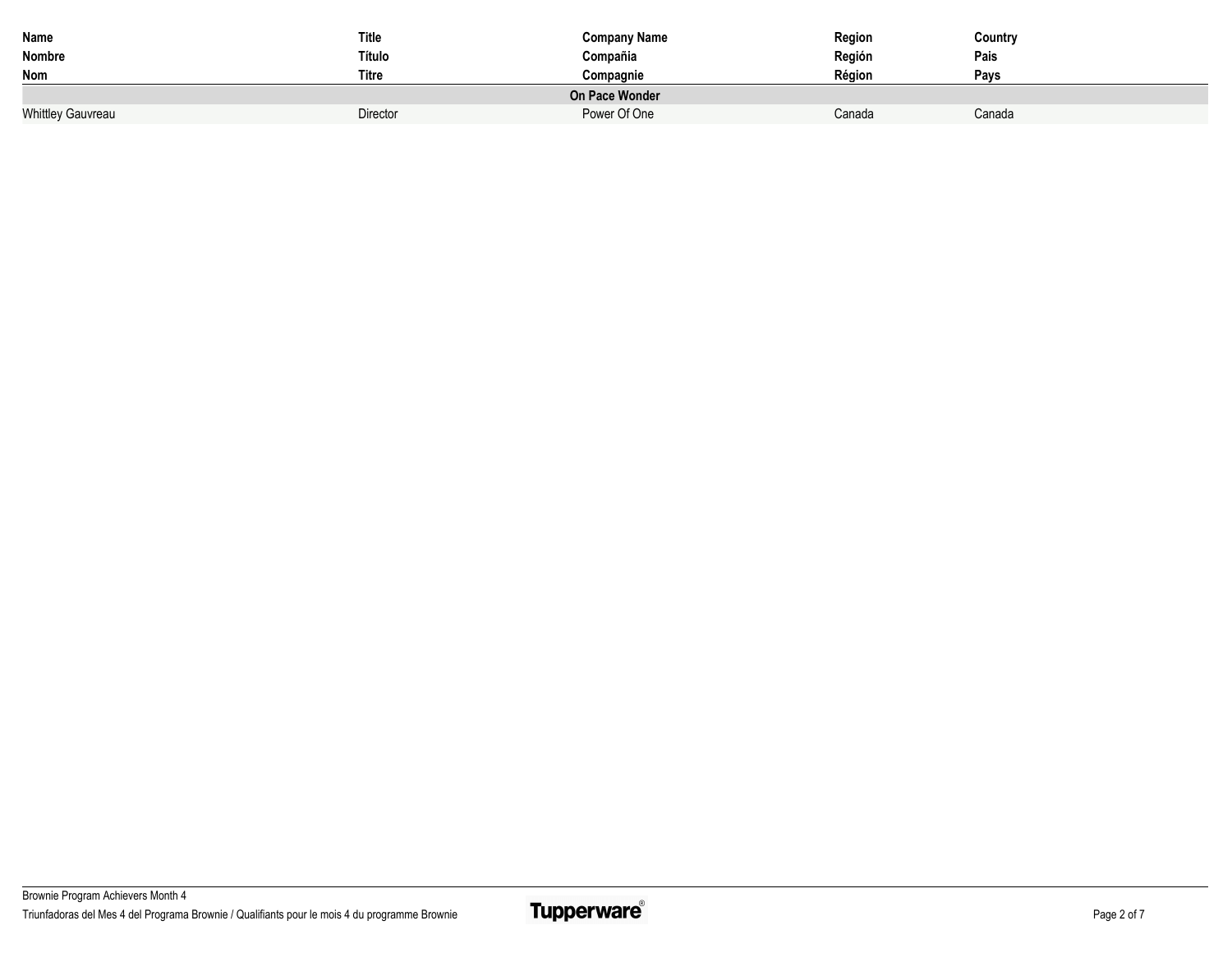| Name                     | <b>Title</b>             | <b>Company Name</b>         | Region       | Country |
|--------------------------|--------------------------|-----------------------------|--------------|---------|
| Nombre                   | Título                   | Compañia                    | Región       | Pais    |
| Nom                      | <b>Titre</b>             | Compagnie                   | Région       | Pays    |
|                          |                          | On Pace Wish                |              |         |
| Alana Howie              | Star Manager             | All Heart Party Sales       | Canada       | Canada  |
| Amanda Ross              | Manager                  | Top Of The Line             | Canada       | Canada  |
| Ana Paola Duran          | Two Star Director        | Escandalo                   | Union Latina | U.S.    |
| Andreanne Bessette       | Director                 | Les Diamants                | Canada       | Canada  |
| Araceli Martinez Torres  | Star Manager             | Exploradora Sales           | Union Latina | U.S.    |
| Araceli Tellez           | <b>Star Director</b>     | <b>Estrella Enterprises</b> | Union Latina | U.S.    |
| Aracely Castillo Sanchez | Star Manager             | Escandalo                   | Union Latina | U.S.    |
| Ashley Heppner           | <b>Star Director</b>     | Top Of The Line             | Canada       | Canada  |
| Brenda Murillo           | <b>Star Director</b>     | Party Plastics              | All Star     | U.S.    |
| <b>Caroline Goulet</b>   | Director                 | Les Diamants                | Canada       | Canada  |
| Carolynn Richards        | Director                 | Rock On!                    | All Star     | U.S.    |
| <b>Chantal Bouchard</b>  | Director                 | Les Diamants                | Canada       | Canada  |
| Cheryl Petryshyn         | Two Star Director        | Top Of The Line             | Canada       | Canada  |
| Claudia Cruz Del Valle   | Two Star Director        | Exploradora Sales           | Union Latina | U.S.    |
| Dorella Staples          | Director                 | Elite Party Sales Inc       | Live Wire    | U.S.    |
| <b>Elaine Deschenes</b>  | <b>Executive Manager</b> | Les Diamants                | Canada       | Canada  |
| Elizabeth Booth          | <b>Executive Manager</b> | Rock On!                    | All Star     | U.S.    |
| Elsy Pavon               | Three Star Director      | Party Plastics              | All Star     | U.S.    |
| <b>Heather Atkinson</b>  | Director                 | Top Of The Line             | Canada       | Canada  |
| <b>Heather Rodriguez</b> | Director                 | Rock On!                    | All Star     | U.S.    |
| Holley-Lynn Skinner      | <b>Executive Manager</b> | Top Of The Line             | Canada       | Canada  |
| Jennifer Firomski        | <b>Executive Manager</b> | Top Of The Line             | Canada       | Canada  |
| Jessica Gordon           | Director                 | <b>Champion Enterprises</b> | Rock It      | U.S.    |
| Jolene Lockhart          | Director                 | Rock On!                    | All Star     | U.S.    |
| Jonathan Jobin           | Star Manager             | Les Diamants                | Canada       | Canada  |
| Jorge M Carrion Marti    | Director                 | Camino Brillante            | Union Latina | U.S.    |
| Julie Murray             | <b>Executive Manager</b> | Les Diamants                | Canada       | Canada  |
| Karen Netherland         | Star Manager             | Rock On!                    | All Star     | U.S.    |
| Kari Terhune             | Director                 | Rock On!                    | All Star     | U.S.    |
| Katelyn Fitzsimmons      | Manager                  | Top Of The Line             | Canada       | Canada  |
| Kathlynn Caluda          | Director                 | Rock On!                    | All Star     | U.S.    |
| Kayla Roberts            | Director                 | <b>Creating Stars</b>       | Canada       | Canada  |
| Kelly Hall               | Director                 | Sizzlin' Sales              | Force 2B     | U.S.    |
| Lara Long                | Director                 | Rock On!                    | All Star     | U.S.    |
| Laura Freeman            | Director                 | Rock On!                    | All Star     | U.S.    |
| Lily Labranche           | Star Manager             | Les Diamants                | Canada       | Canada  |
| Lisa Flowers             | Director                 | Rock On!                    | All Star     | U.S.    |
| Lisa Linnell             | Director                 | Top Of The Line             | Canada       | Canada  |
| Lisa Shivel              | Manager                  | Rock On!                    | All Star     | U.S.    |
| Lisa Smith               | Star Director            | Rock On!                    | All Star     | U.S.    |

Brownie Program Achievers Month 4

Triunfadoras del Mes 4 del Programa Brownie / Qualifiants pour le mois 4 du programme Brownie

**Tupperware**®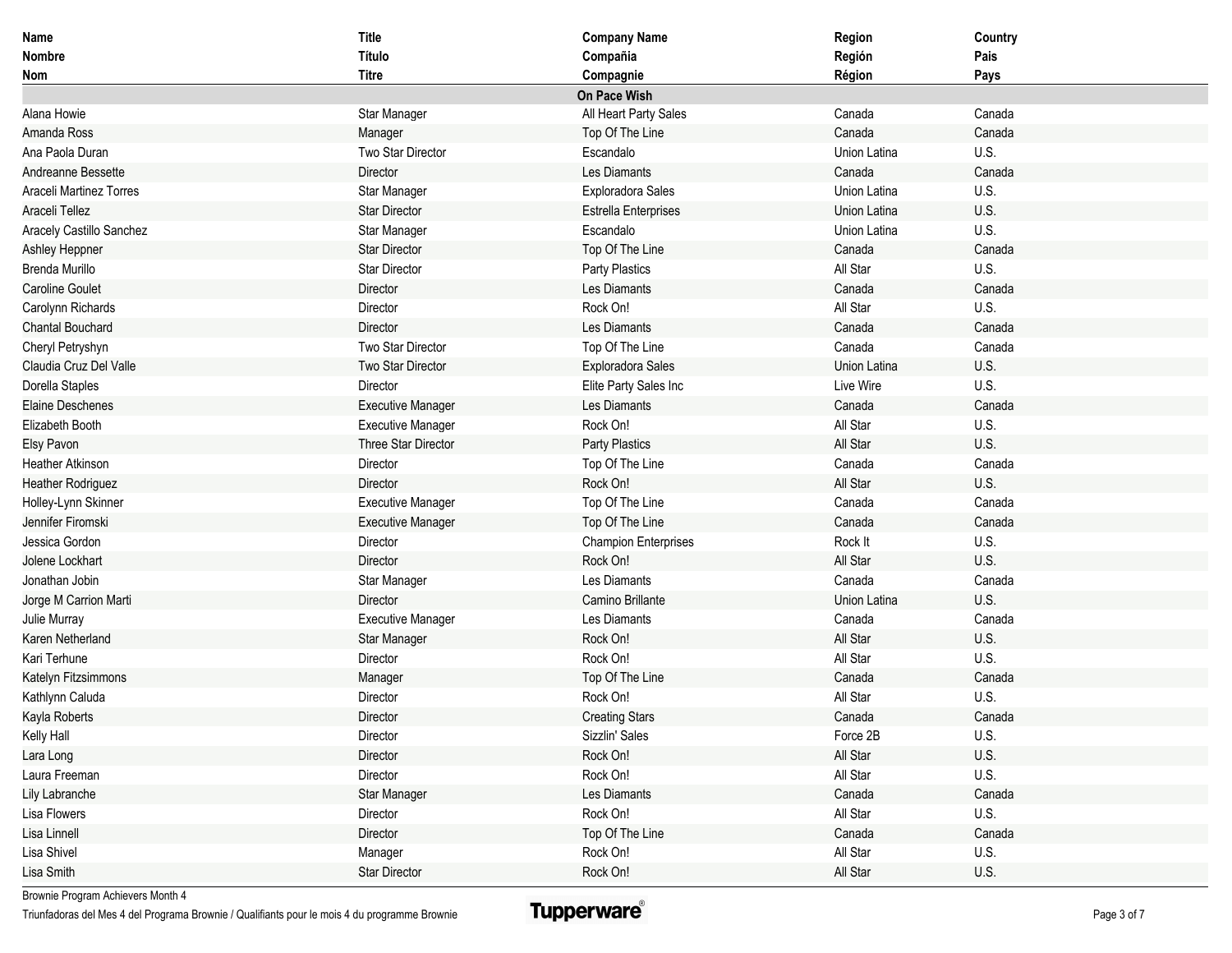| <b>Name</b>                | Title                     | <b>Company Name</b>         | Region   | Country |
|----------------------------|---------------------------|-----------------------------|----------|---------|
| <b>Nombre</b>              | Título                    | Compañia                    | Región   | Pais    |
| Nom                        | <b>Titre</b>              | Compagnie                   | Région   | Pays    |
|                            |                           | On Pace Wish                |          |         |
| Lydia Sutliff              | <b>Star Director</b>      | <b>Champion Enterprises</b> | Rock It  | U.S.    |
| <b>Manon Riverin</b>       | Three Star Director       | Les Diamants                | Canada   | Canada  |
| <b>Martine Filiatrault</b> | Three Star Director       | Les Diamants                | Canada   | Canada  |
| Maryvette Mercado          | Director                  | Party Plastics              | All Star | U.S.    |
| Melanie Caron              | Manager                   | Les Diamants                | Canada   | Canada  |
| Melanie-Cynthia Pelletier  | <b>Executive Manager</b>  | Les Diamants                | Canada   | Canada  |
| Merry Lawless              | <b>Star Director</b>      | Razzmatazz                  | All Star | U.S.    |
| Michelle Schneider         | <b>Star Director</b>      | Rock On!                    | All Star | U.S.    |
| <b>Nathalie Delisle</b>    | Director                  | Les Diamants                | Canada   | Canada  |
| Pamela Meredith            | <b>Executive Manager</b>  | Rock On!                    | All Star | U.S.    |
| Pascale Gravel             | Star Manager              | Les Diamants                | Canada   | Canada  |
| Patricia Gahan             | <b>Executive Manager</b>  | Top Of The Line             | Canada   | Canada  |
| Raluca Kubaszky            | Director                  | Les Diamants                | Canada   | Canada  |
| Sabrina Tessier            | Five Star Director        | Les Diamants                | Canada   | Canada  |
| Sandie Gagne Gourde        | Star Manager              | Les Diamants                | Canada   | Canada  |
| Sandra Keuninckx           | <b>Executive Manager</b>  | Les Diamants                | Canada   | Canada  |
| Sandra Livingstone         | Manager                   | Top Of The Line             | Canada   | Canada  |
| Sarah Timmerman            | <b>Star Director</b>      | Rock On!                    | All Star | U.S.    |
| Sarah Tinkel               | <b>Star Director</b>      | Rock On!                    | All Star | U.S.    |
| Sean Hutchinson            | Star Manager              | Top Of The Line             | Canada   | Canada  |
| Sheri Gibson               | Three Star Director       | Top Of The Line             | Canada   | Canada  |
| Sophie Lambert             | Manager                   | Les Diamants                | Canada   | Canada  |
| Stephanie Cain             | Director                  | Top Of The Line             | Canada   | Canada  |
| Terri Caplin               | Director                  | Just Believe                | Canada   | Canada  |
| Tia Hudson                 | Star Manager              | Power Of One                | Canada   | Canada  |
| <b>Tracy Hecker</b>        | <b>Executive Manager</b>  | <b>Melody Mates</b>         | Rock It  | U.S.    |
| Valerie Cote               | Star Manager              | Les Diamants                | Canada   | Canada  |
| Vanessa Flores             | <b>Five Star Director</b> | Party Plastics              | All Star | U.S.    |
| Yuriana Coyt               | Director                  | Party Plastics              | All Star | U.S.    |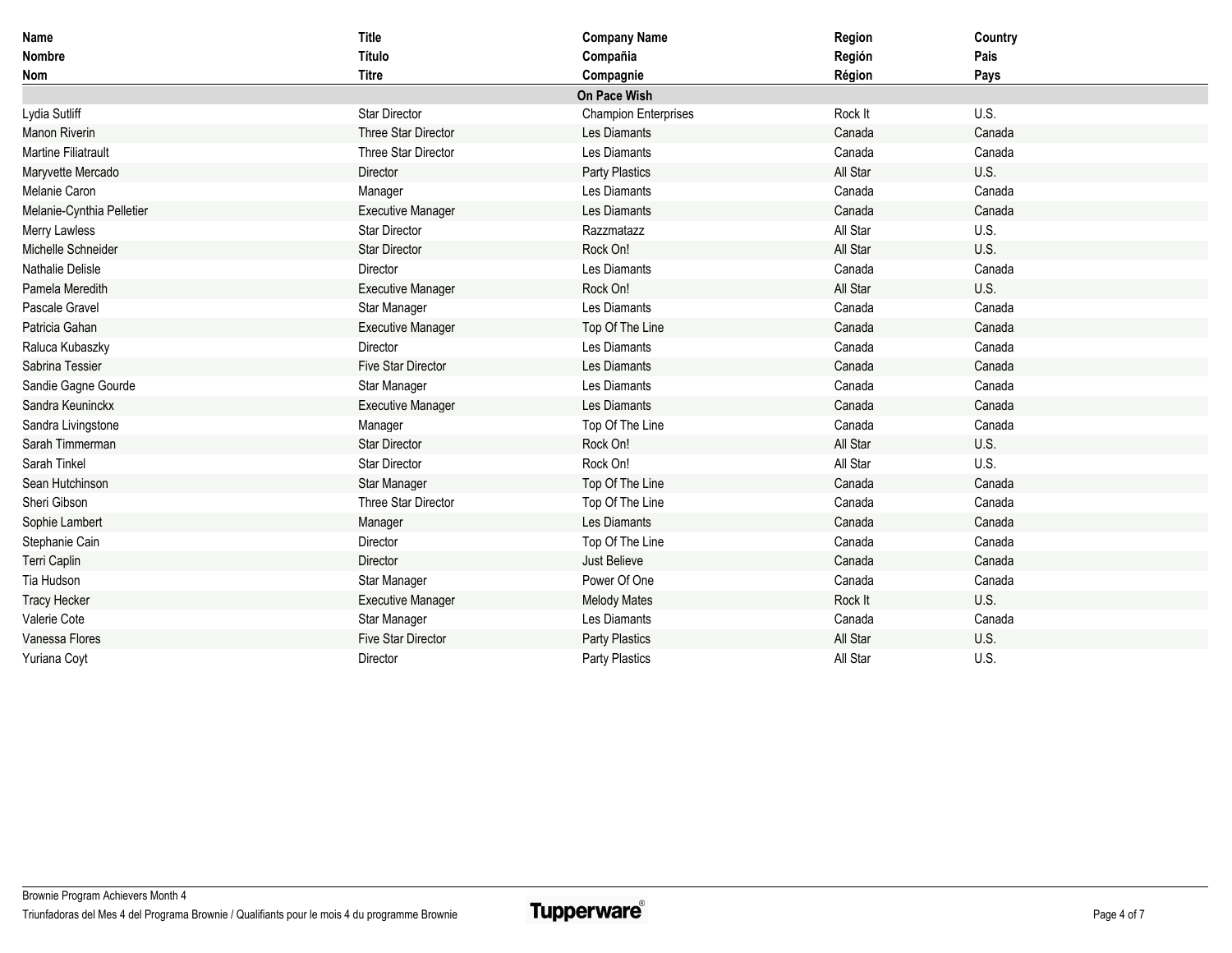| Name                        | <b>Title</b>              | <b>Company Name</b>         | Region       | Country |
|-----------------------------|---------------------------|-----------------------------|--------------|---------|
| Nombre                      | Título                    | Compañia                    | Región       | Pais    |
| Nom                         | <b>Titre</b>              | Compagnie                   | Région       | Pays    |
|                             |                           | On Pace Heart               |              |         |
| Adriana M. Alvarado         | <b>Star Director</b>      | Sonrisa Sales               | Union Latina | U.S.    |
| Adriana Munoz De Flores     | <b>Executive Director</b> | Party Plastics              | All Star     | U.S.    |
| Alejandra Negrete Miranda   | <b>Executive Manager</b>  | Escandalo                   | Union Latina | U.S.    |
| Amanda Bell                 | <b>Executive Manager</b>  | <b>Champion Enterprises</b> | Rock It      | U.S.    |
| Andrea Godinez              | Director                  | <b>Futuros Sin Limites</b>  | Union Latina | U.S.    |
| Andree Theriault            | Five Star Director        | Les Diamants                | Canada       | Canada  |
| AnneMarie Ferguson          | <b>Star Director</b>      | Top Of The Line             | Canada       | Canada  |
| Antoinette Parsley          | <b>Executive Manager</b>  | Rock On!                    | All Star     | U.S.    |
| Aquilina Enns               | Director                  | Top Of The Line             | Canada       | Canada  |
| Aubree Stebbins             | <b>Star Director</b>      | Hooray! Sales Inc.          | Aim High     | U.S.    |
| Belinda Van Houten          | <b>Executive Manager</b>  | Rock On!                    | All Star     | U.S.    |
| <b>Beth Morrison</b>        | Manager                   | <b>Anchor Sales</b>         | Live Wire    | U.S.    |
| <b>Bethany Green</b>        | Star Manager              | Top Of The Line             | Canada       | Canada  |
| Bobbi Jo Wolfe              | Director                  | Top Of The Line             | Canada       | Canada  |
| Carmen Arellano             | Director                  | <b>Futuros Sin Limites</b>  | Union Latina | U.S.    |
| Catherine Faulkner Gendreau | Manager                   | Les Diamants                | Canada       | Canada  |
| Chalyse Johnson             | Manager                   | <b>Melody Mates</b>         | Rock It      | U.S.    |
| Charmaine Pynn              | <b>Executive Manager</b>  | Top Of The Line             | Canada       | Canada  |
| Chelsa Duhan-Simmonds       | Director                  | Top Of The Line             | Canada       | Canada  |
| Cheryl Lynn Smith           | Director                  | Power Of One                | Canada       | Canada  |
| Cheyenne Haymore            | Star Manager              | Top Of The Line             | Canada       | Canada  |
| Christina Peck              | <b>Executive Manager</b>  | Legacy Party Sales          | All Star     | U.S.    |
| Christine Pui Ma Fung       | Star Manager              | <b>Emblema Enterprises</b>  | Union Latina | U.S.    |
| Cindy Sofia Navas Cifuentes | <b>Star Director</b>      | Party Plastics              | All Star     | U.S.    |
| Claudia Lizeth Cerritos     | Manager                   | <b>Classico Sales</b>       | Union Latina | U.S.    |
| Claudia Partida             | Two Star Director         | <b>Classico Sales</b>       | Union Latina | U.S.    |
| Cynthia Gregoire            | <b>Star Director</b>      | Les Diamants                | Canada       | Canada  |
| Cynthia Watford             | Director                  | Bravo!                      | Force 2B     | U.S.    |
| Dan McDonald                | Director                  | Top Of The Line             | Canada       | Canada  |
| Danielle Donnelly           | <b>Star Director</b>      | Rock On!                    | All Star     | U.S.    |
| Danielle Dorociak           | Star Manager              | <b>Unity Sales</b>          | Rock It      | U.S.    |
| Dawn Mulvey                 | <b>Star Director</b>      | <b>Melody Mates</b>         | Rock It      | U.S.    |
| Denise Prevost              | Manager                   | Les Diamants                | Canada       | Canada  |
| Dulce Maria Moran           | Director                  | Party Plastics              | All Star     | U.S.    |
| Edith M Garcia              | Three Star Director       | Party Plastics              | All Star     | U.S.    |
| Enriqueta Carrillo          | <b>Executive Manager</b>  | Party Plastics              | All Star     | U.S.    |
| Gabriela Villasenor         | Director                  | Exploradora Sales           | Union Latina | U.S.    |
| Haley Brown                 | Director                  | Rock On!                    | All Star     | U.S.    |
| Heather Jo Wheeler          | Director                  | Wheatheart Sales Inc.       | Force 2B     | U.S.    |
| Isabelle Marcotte           | Manager                   | Les Diamants                | Canada       | Canada  |

Brownie Program Achievers Month 4

Triunfadoras del Mes 4 del Programa Brownie / Qualifiants pour le mois 4 du programme Brownie

**Tupperware**®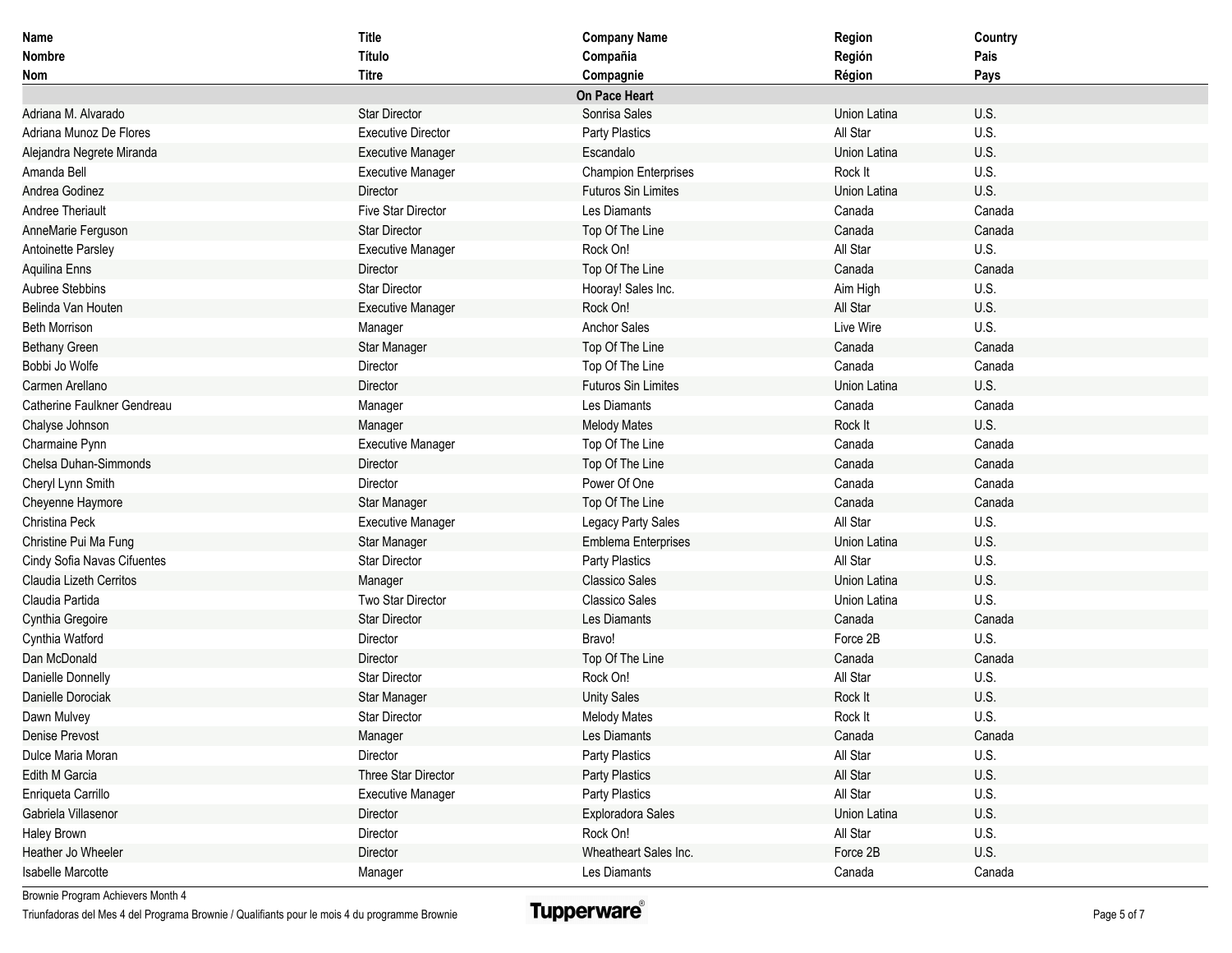| Name                     | <b>Title</b>             | <b>Company Name</b>               | Region       | Country |
|--------------------------|--------------------------|-----------------------------------|--------------|---------|
| <b>Nombre</b>            | Título                   | Compañia                          | Región       | Pais    |
| <b>Nom</b>               | <b>Titre</b>             | Compagnie                         | Région       | Pays    |
|                          |                          | On Pace Heart                     |              |         |
| <b>Isabelle Turcotte</b> | Three Star Director      | Aqua Terra                        | Canada       | Canada  |
| Janet Ramos Pizarro      | Star Manager             | Party Plastics                    | All Star     | U.S.    |
| Janick Brunet            | <b>Star Director</b>     | Les Diamants                      | Canada       | Canada  |
| Jeannie Harrison         | <b>Executive Manager</b> | Rock On!                          | All Star     | U.S.    |
| Jean-Philippe Jacques    | <b>Star Director</b>     | Les Diamants                      | Canada       | Canada  |
| Jennisa Hook             | Two Star Director        | Top Of The Line                   | Canada       | Canada  |
| Jessica Piche            | Director                 | Les Diamants                      | Canada       | Canada  |
| Jill Burkle              | <b>Executive Manager</b> | Shazam! Enterprises               | Force 2B     | U.S.    |
| Jo Brown                 | <b>Star Director</b>     | <b>Clarity Sales</b>              | Rock It      | U.S.    |
| Jose Guadalupe Arriaga   | Director                 | Zenith Party Sales                | Aim High     | U.S.    |
| Joy Moore                | <b>Star Director</b>     | <b>Melody Mates</b>               | Rock It      | U.S.    |
| Juanita Valdivia         | Manager                  | Escandalo                         | Union Latina | U.S.    |
| Julie Fulcher            | Director                 | Rock On!                          | All Star     | U.S.    |
| Julie Rayner             | Director                 | High Hopes                        | Canada       | Canada  |
| Kari Coolidge            | <b>Executive Manager</b> | Rock On!                          | All Star     | U.S.    |
| Karine Ostiguy           | Manager                  | Les Diamants                      | Canada       | Canada  |
| Kassandra Mercier        | Director                 | Les Diamants                      | Canada       | Canada  |
| Kathleen Loucks          | Director                 | <b>Acclaim Enterprises</b>        | Live Wire    | U.S.    |
| <b>Kimberly Maddox</b>   | <b>Executive Manager</b> | Rock On!                          | All Star     | U.S.    |
| Krista Buck              | Director                 | Rock On!                          | All Star     | U.S.    |
| Kristi Owen              | <b>Executive Manager</b> | Rock On!                          | All Star     | U.S.    |
| Kristina Snyder          | Director                 | <b>Melody Mates</b>               | Rock It      | U.S.    |
| Laura Cardona            | <b>Executive Manager</b> | Rock On!                          | All Star     | U.S.    |
| Lindsay Nichol           | Manager                  | Top Of The Line                   | Canada       | Canada  |
| Line Veillette           | Star Manager             | Les Diamants                      | Canada       | Canada  |
| Liz Miller               | Director                 | <b>Sharing Dreams Enterprises</b> | Rock It      | U.S.    |
| Lorena Rugerio           | Director                 | Party Plastics                    | All Star     | U.S.    |
| Lourdes Cortes           | Director                 | Exploradora Sales                 | Union Latina | U.S.    |
| Lucia de Jesus Lopez     | Star Manager             | Sonrisa Sales                     | Union Latina | U.S.    |
| Manon St Pierre          | Manager                  | Les Diamants                      | Canada       | Canada  |
| Maria A Rivas            | <b>Star Director</b>     | Camino Brillante                  | Union Latina | U.S.    |
| Maria Aguero             | Manager                  | Party Plastics                    | All Star     | U.S.    |
| Maria Barojas Sanchez    | Director                 | Zenith Party Sales                | Aim High     | U.S.    |
| Maria Samaniego          | Star Director            | Viva Enterprises                  | Union Latina | U.S.    |
| Maria Sida               | Star Manager             | Party Plastics                    | All Star     | U.S.    |
| Marie-Eve Beaurivage     | Star Director            | Les Diamants                      | Canada       | Canada  |
| Marla Clarke             | <b>Executive Manager</b> | <b>Heart And Soul</b>             | Canada       | Canada  |
| Marta Landaverde         | Director                 | Party Plastics                    | All Star     | U.S.    |
| Megan Crays              | Two Star Director        | Elite Party Sales Inc             | Live Wire    | U.S.    |
| Michelle Bourgoin        | <b>Executive Manager</b> | Just Believe                      | Canada       | Canada  |

Brownie Program Achievers Month 4

Triunfadoras del Mes 4 del Programa Brownie / Qualifiants pour le mois 4 du programme Brownie